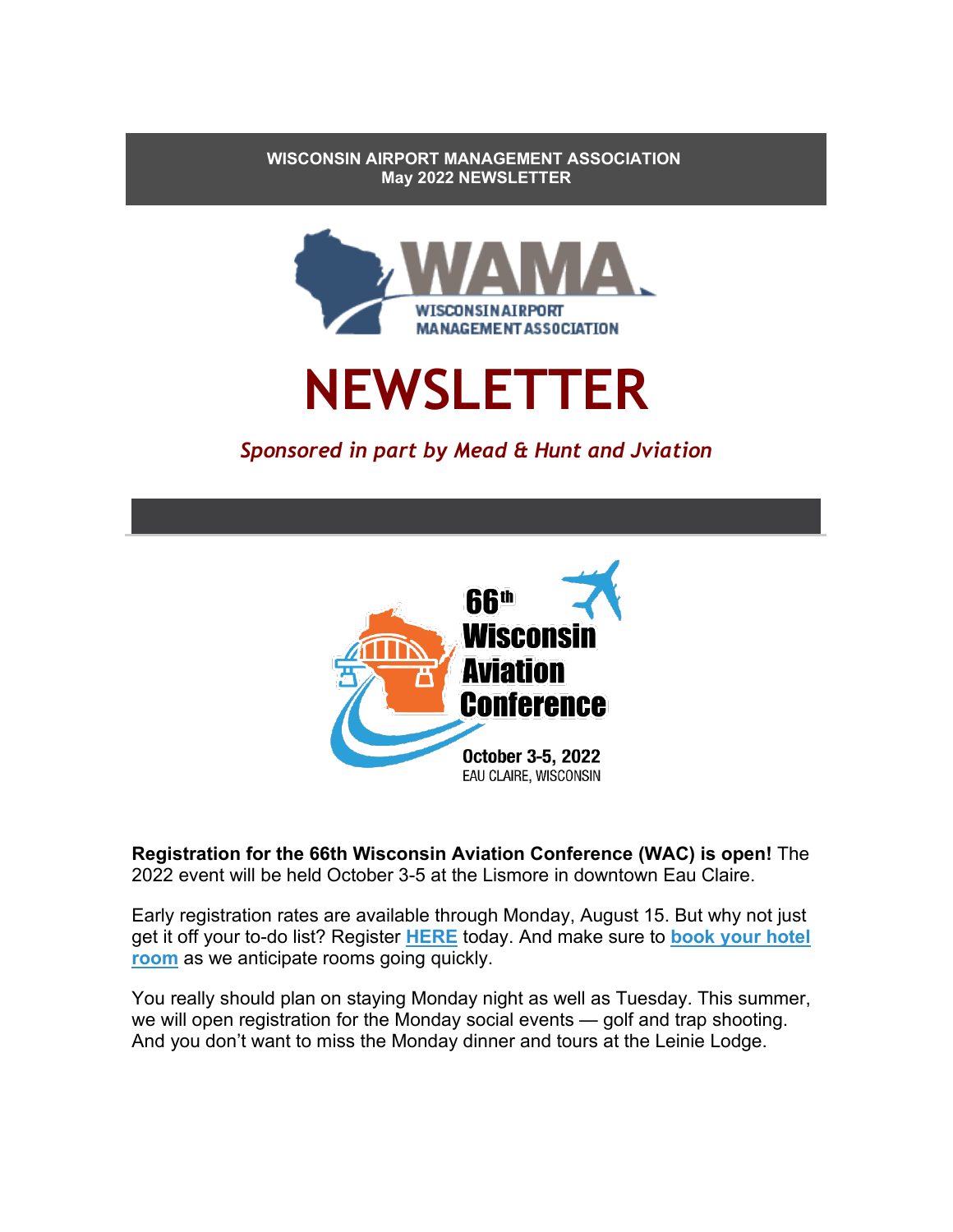The WAC planning committee is putting together a spectacular conference lineup. Keep an eye on the **[current conference agenda page](https://nam10.safelinks.protection.outlook.com/?url=https%3A%2F%2Fwiama.org%2FEmailTracker%2FLinkTracker.ashx%3FlinkAndRecipientCode%3D4m%252f3bRsgXcviNET3uVcf1tpm6rlwTvweC4uTfsiNvi0Htr6VxGvcniIWDsV5fQtMqILjZhokqNqZHCaIhhtjZh%252fApL7QcFqah0arX6qnwm0%253d&data=05%7C01%7Cdebby.jackson%40tdawisconsin.org%7Ccb909728f539495826a808da3384d1e7%7Cae1001698e014bb0a191152e56cc2932%7C0%7C1%7C637878942814366252%7CUnknown%7CTWFpbGZsb3d8eyJWIjoiMC4wLjAwMDAiLCJQIjoiV2luMzIiLCJBTiI6Ik1haWwiLCJXVCI6Mn0%3D%7C3000%7C%7C%7C&sdata=3KJkuIyvvRsIjVr%2Fbx1xsDorwQdviidkPomoYvUc1uI%3D&reserved=0)** for updates as we get closer to the event.

Thanks to the host city, Eau Claire, WAC 2022 will be an exceptional conference for all attendees and an excellent opportunity to connect with friends and colleagues.

**Note**: If you haven't paid your 2022 WAMA membership dues yet, it is not too late to do so and receive discounted registration for this year's conference. Your support is greatly appreciated.

#### **CALL FOR WAC SPONSORS & EXHIBITORS**

The Wisconsin Aviation Conference is only possible because of the support of our sponsors and exhibitors. Please consider joining us again as a sponsor and/or exhibitor in 2022.

- **EXHIBITORS** Please register **[HERE](https://nam10.safelinks.protection.outlook.com/?url=https%3A%2F%2Fwiama.org%2FEmailTracker%2FLinkTracker.ashx%3FlinkAndRecipientCode%3DDSIPAg0qgS5Ivn3DV1xSTeD2ZuVT%252fpI%252fFP5JL5bh0aJWc%252fyD3yaHZPzzqTLFOr%252b5TL7pbU2a86M3YjXDmt4GWisPrAAw2Q2GfXM%252f9iAnndg%253d&data=05%7C01%7Cdebby.jackson%40tdawisconsin.org%7Ccb909728f539495826a808da3384d1e7%7Cae1001698e014bb0a191152e56cc2932%7C0%7C1%7C637878942814366252%7CUnknown%7CTWFpbGZsb3d8eyJWIjoiMC4wLjAwMDAiLCJQIjoiV2luMzIiLCJBTiI6Ik1haWwiLCJXVCI6Mn0%3D%7C3000%7C%7C%7C&sdata=5rs8VR%2FdYI64S0R8%2BYedmnWLFDsYVcr3n0Ytlg5PFkM%3D&reserved=0)** by Monday, August 15, to receive the early bird rate.
- **SPONSORS** You will find sponsorship options **[HERE](https://nam10.safelinks.protection.outlook.com/?url=https%3A%2F%2Fwiama.org%2FEmailTracker%2FLinkTracker.ashx%3FlinkAndRecipientCode%3D5zrnwd03IAhK2oUQjVTW07U%252br9ovb2XUWRynYN3bMfQhyujAJKfEYM4Edas5f9hhMLtAjHOpZDONjirf5KkaJNWp8QBki2s0oL1iNLp5HF0%253d&data=05%7C01%7Cdebby.jackson%40tdawisconsin.org%7Ccb909728f539495826a808da3384d1e7%7Cae1001698e014bb0a191152e56cc2932%7C0%7C1%7C637878942814366252%7CUnknown%7CTWFpbGZsb3d8eyJWIjoiMC4wLjAwMDAiLCJQIjoiV2luMzIiLCJBTiI6Ik1haWwiLCJXVCI6Mn0%3D%7C3000%7C%7C%7C&sdata=60NocpUEecxM%2BrOF%2BRD0FcIgGb56Ud4q79Efys0pqBI%3D&reserved=0)**.

## **CAN WE COUNT ON YOU? 3RD ANNUAL SILENT AUCTION**

Because of our generous 2021 Silent Auction donors, WAMA will be able to award up to \$1,000 for a professional development scholarship in 2022.

We ask that you consider donating an item for this year's silent auction at WAC 66 instead of a giveaway with a drawing at your booth. We will display your silent auction item at your booth as another means to draw traffic.

You don't have to be an exhibitor to participate. All donations are welcome, and all proceeds will go to fund the increasing demand for collegiate and professional development scholarships.

A silent action item can be almost anything of value, and you have plenty of time. But here are some ideas: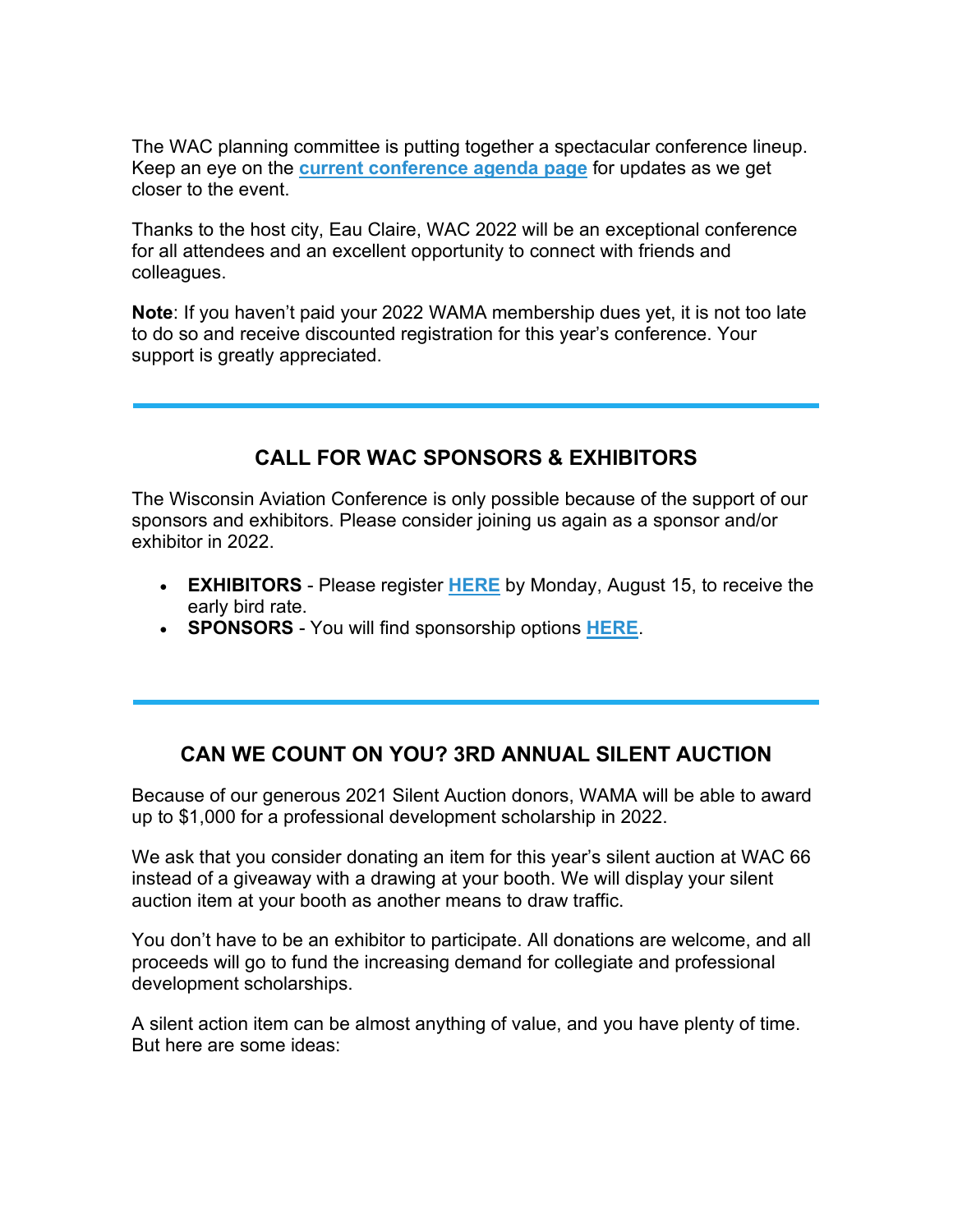- Sports memorabilia
- Fishing rod and equipment
- Go Pro jacket and tractor model
- Bose Bluetooth speaker
- Lego airplane set
- Gift card
- Golf balls
- Bose noise-canceling headphones
- Aircraft model
- Ray-Ban Aviator sunglasses

All other ideas are welcome.

Exhibitors and sponsors, please indicate your interest in participating when you register or drop an email to **[director@wiama.org](mailto:director@wiama.org)**.

## **2022 PROFESSIONAL DEVELOPMENT SCHOLARSHIP**

WAMA is providing \$1,000, funded by last year's Silent Auction, for a professional development scholarship. The recipient will be able to use the funds for costs associated with any employer-endorsed aviation-related professional/career enrichment opportunity.

This scholarship is open to all full-time and part-time employees of WAMA airport members in Wisconsin.

The recipient will be selected and announced by September 2022 and receive special recognition at the October Wisconsin Aviation Conference.

**Applications are due by Monday, August 15**. Please apply online **[HERE](https://nam10.safelinks.protection.outlook.com/?url=https%3A%2F%2Fwiama.org%2FEmailTracker%2FLinkTracker.ashx%3FlinkAndRecipientCode%3D5MfD%252fS0KqXTUcqVWgierMGoZvbQyFN%252b29eJfqqVcr68L5SYIARMA5bC2KTPpw6Bu765Shmi9HGKTDweN2JHdqhaLvA0pPG%252b3a6jYyb1iaAo%253d&data=05%7C01%7Cdebby.jackson%40tdawisconsin.org%7Ccb909728f539495826a808da3384d1e7%7Cae1001698e014bb0a191152e56cc2932%7C0%7C1%7C637878942814366252%7CUnknown%7CTWFpbGZsb3d8eyJWIjoiMC4wLjAwMDAiLCJQIjoiV2luMzIiLCJBTiI6Ik1haWwiLCJXVCI6Mn0%3D%7C3000%7C%7C%7C&sdata=qpIzhjOyP6SRLByNfE0V6c%2BwtQNYEy%2BXoqXmOdPdOhA%3D&reserved=0)**.

#### **WAMA AWARDS**

The Wisconsin Airport Management Association is seeking nominations for the following 2022 WAMA Aviation Award categories:

• **Person of the Year Award** - Awarded to persons who have distinguished themselves in Wisconsin Aviation during the past calendar year.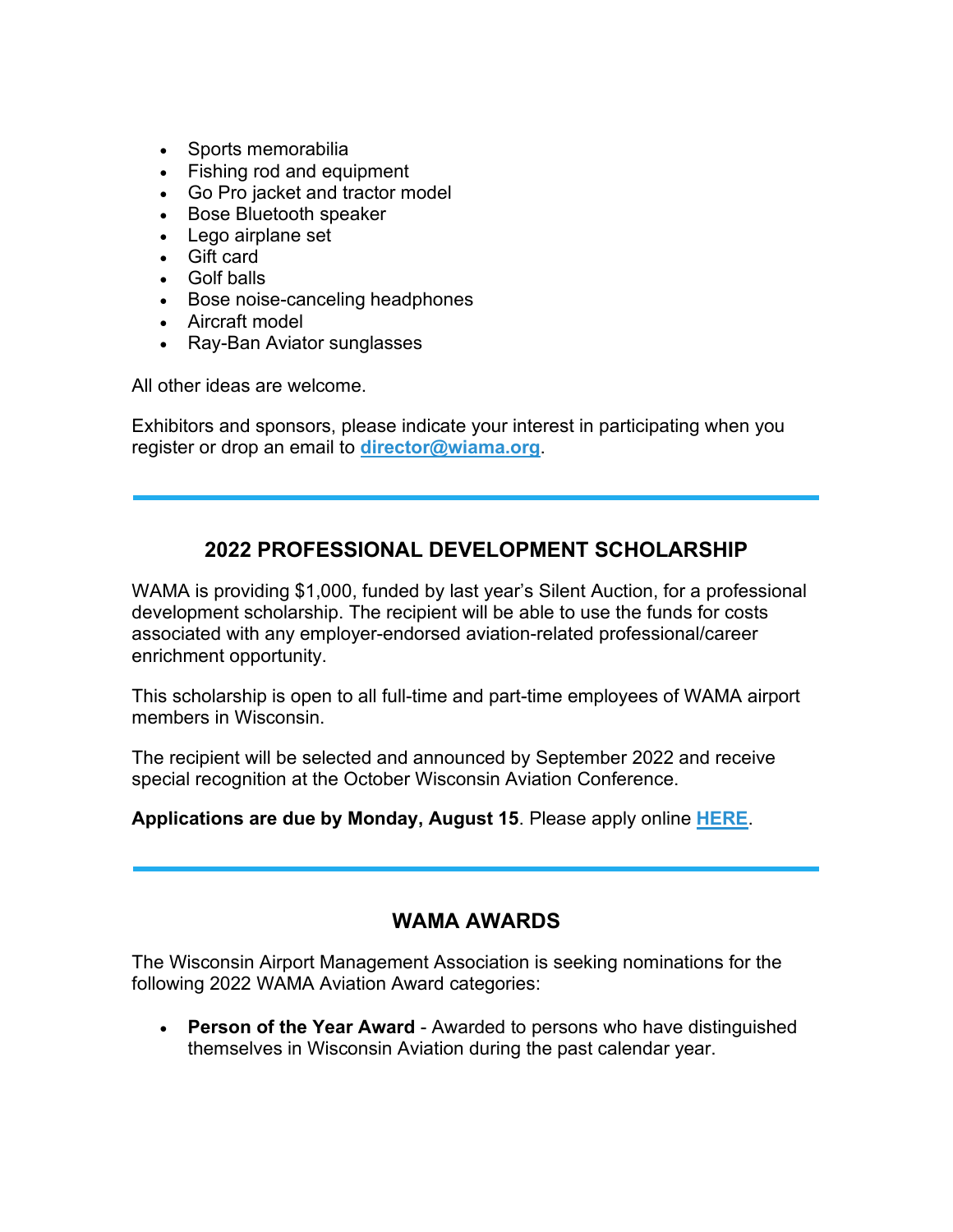- **Distinguished Service Award** Awarded to the persons who have made an outstanding contribution to aviation.
- **Lifetime Service Award** Awarded to persons who have devoted themselves to promoting and serving Wisconsin aviation for at least ten years.
- **Airport Engineering Award** Awarded to persons who have made significant professional contributions in the airport engineering or architecture fields in Wisconsin.
- **Blue Light Award** Awarded to persons in the media who have distinguished themselves by their excellent reporting on Wisconsin Aviation.

WAMA will recognize award winners at the 2022 Wisconsin Aviation Conference.

To nominate a person, submit your recommendation through our easy online award nomination form **[HERE](https://nam10.safelinks.protection.outlook.com/?url=https%3A%2F%2Fwiama.org%2FEmailTracker%2FLinkTracker.ashx%3FlinkAndRecipientCode%3D6RDsICotR%252faDC%252fJtp3DJ%252f%252fQdnRjifLBf5%252fzQrxa5P5gQbw%252f8ibdAUt1HftH%252f%252bcdePUBvxtYI8MmC1ubLgxwkCNLcLz7%252fW8aBQZW1TVGpuQ8%253d&data=05%7C01%7Cdebby.jackson%40tdawisconsin.org%7Ccb909728f539495826a808da3384d1e7%7Cae1001698e014bb0a191152e56cc2932%7C0%7C1%7C637878942814366252%7CUnknown%7CTWFpbGZsb3d8eyJWIjoiMC4wLjAwMDAiLCJQIjoiV2luMzIiLCJBTiI6Ik1haWwiLCJXVCI6Mn0%3D%7C3000%7C%7C%7C&sdata=JIxbpL4GxWvssUwHDeo3Q%2BiaexZQMsp6ISvsisQVnME%3D&reserved=0)**. **Nominations must be submitted by Monday, August 15.**

#### **MARK YOUR CALENDAR**

A Basic ASOS course will be held **August 2-3** at the **Central Wisconsin Airport, 100 CWA Drive, Suite 227, Mosinee, WI**. Registration details will be published soon. For more information, contact Brian Grefe at **[bgrefe@fly-cwa.org](mailto:bgrefe@fly-cwa.org)**.

#### **TRAVEL WISCONSIN LOOKING FOR EVENTS**

Travel Wisconsin will be running an events campaign beginning May 31, driving traffic to its events landing page through digital and social media advertising. If you know of an event in your community, consider submitting it.

All events listed must be open to the general public and actively marketed to audiences statewide or beyond. Listings are not limited to summer events – you can submit events for any season, at any time. Learn more about the listing criteria **[HERE](https://nam10.safelinks.protection.outlook.com/?url=https%3A%2F%2Fwiama.org%2FEmailTracker%2FLinkTracker.ashx%3FlinkAndRecipientCode%3DV6xJLnN3tH7ykxFyz6GZauC8GAW46v5bNo3sCYR4q23YYanZEMCaHYF5sghPOLwnfRyTFKBnyywkOFAjsfMXB6vK5lhhk850GTs4zd6Yr2M%253d&data=05%7C01%7Cdebby.jackson%40tdawisconsin.org%7Ccb909728f539495826a808da3384d1e7%7Cae1001698e014bb0a191152e56cc2932%7C0%7C1%7C637878942814366252%7CUnknown%7CTWFpbGZsb3d8eyJWIjoiMC4wLjAwMDAiLCJQIjoiV2luMzIiLCJBTiI6Ik1haWwiLCJXVCI6Mn0%3D%7C3000%7C%7C%7C&sdata=KH8cVboymMEIXe96%2BytcpjUVfdkRjW2QnArHopUjZ2g%3D&reserved=0)**.

To see events in your area, click **[HERE](https://nam10.safelinks.protection.outlook.com/?url=https%3A%2F%2Fwiama.org%2FEmailTracker%2FLinkTracker.ashx%3FlinkAndRecipientCode%3DJnq0i5HvHzfgsQUoSOd8b0w4I1Pf2wBUYL2Vm94dROHvDSOBHmt57f0BD4W8DgF7zb%252bBkOSlzbhrOEb4EPnh83yzFNHmZHyBNnU9lMzzESY%253d&data=05%7C01%7Cdebby.jackson%40tdawisconsin.org%7Ccb909728f539495826a808da3384d1e7%7Cae1001698e014bb0a191152e56cc2932%7C0%7C1%7C637878942814366252%7CUnknown%7CTWFpbGZsb3d8eyJWIjoiMC4wLjAwMDAiLCJQIjoiV2luMzIiLCJBTiI6Ik1haWwiLCJXVCI6Mn0%3D%7C3000%7C%7C%7C&sdata=Rn%2FpBmib8B22JjxL6abaz%2FAi7bO0umhfZXMX5w7mH8w%3D&reserved=0)**, and to submit an event, click **[HERE](https://nam10.safelinks.protection.outlook.com/?url=https%3A%2F%2Fwiama.org%2FEmailTracker%2FLinkTracker.ashx%3FlinkAndRecipientCode%3D83uzFhSxCYqXyxwO65qtfaZynvy8HUtQlAOdjQc0duKgHObS0O4U2qjJpqQxykGJZi3hf1UTZbFd9jTnZw%252bQ6sGBJyJxdYefF5oLWYRZUgA%253d&data=05%7C01%7Cdebby.jackson%40tdawisconsin.org%7Ccb909728f539495826a808da3384d1e7%7Cae1001698e014bb0a191152e56cc2932%7C0%7C1%7C637878942814366252%7CUnknown%7CTWFpbGZsb3d8eyJWIjoiMC4wLjAwMDAiLCJQIjoiV2luMzIiLCJBTiI6Ik1haWwiLCJXVCI6Mn0%3D%7C3000%7C%7C%7C&sdata=7TA58ingkl75Fm5e%2BH3XjkqGGdsmk%2BSqgKYZCfOX3Rg%3D&reserved=0)**.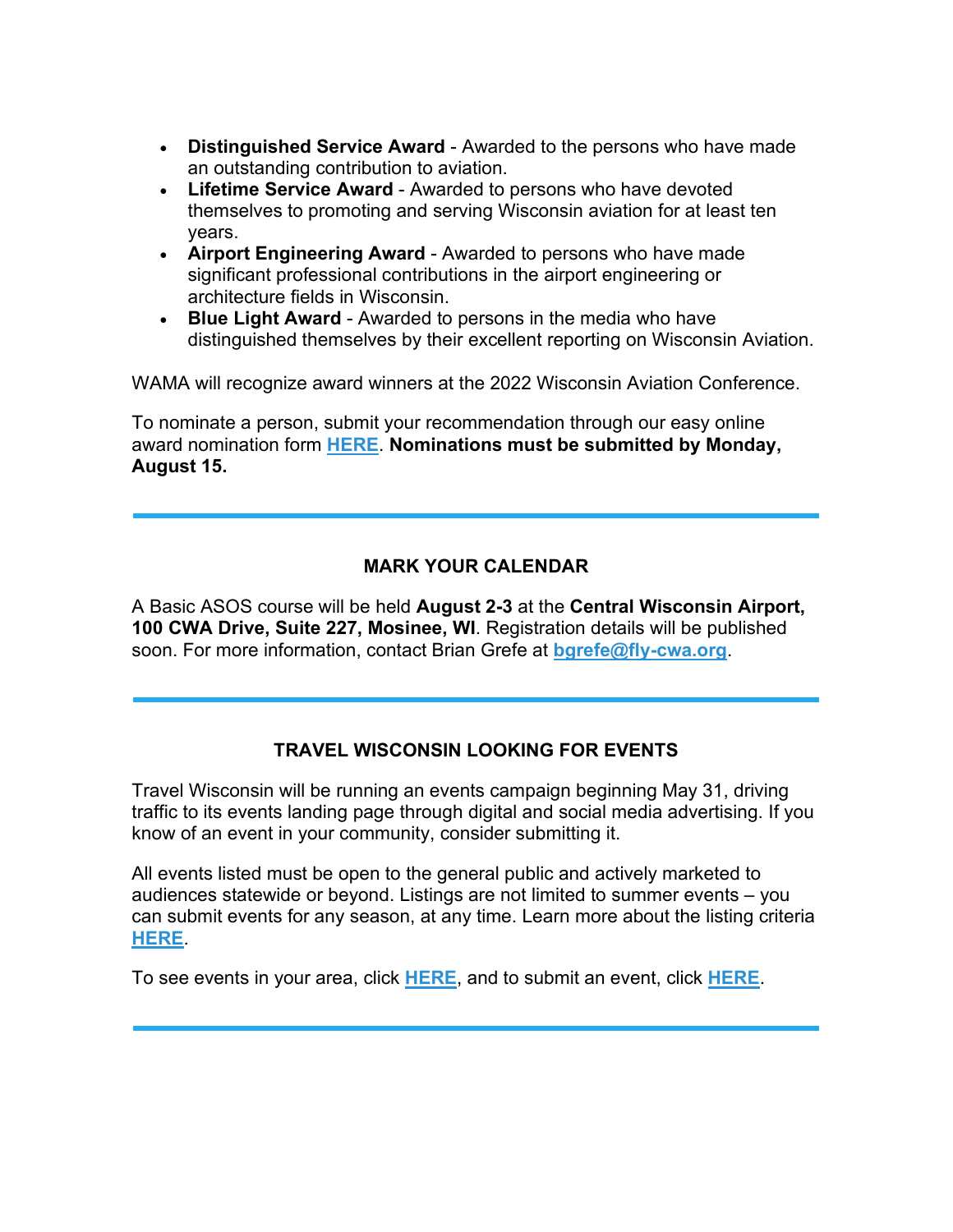

# **WAMA, WISDOT AT SKILLSUSA WI**

The Wisconsin Department of Transportation (WisDOT) and aviation partners showcased Wisconsin aviation opportunities and career paths at the SkillsUSA WI 2022 Conference in Madison. The annual SkillsUSA State Conference is the single largest day of skill and technical trade competitions in Wisconsin, typically involving over 1,500 high school students and hundreds of teachers and industry volunteers.

The event is a great way to reach students interested in the skilled trades, and we appreciate WisDOT including aviation partners!

## **AIRPORTS IN THE NEWS**

*If your airport has been in the news and you would like us to share the story, email a link to: [director@wiama.org](mailto:director@wiama.org).*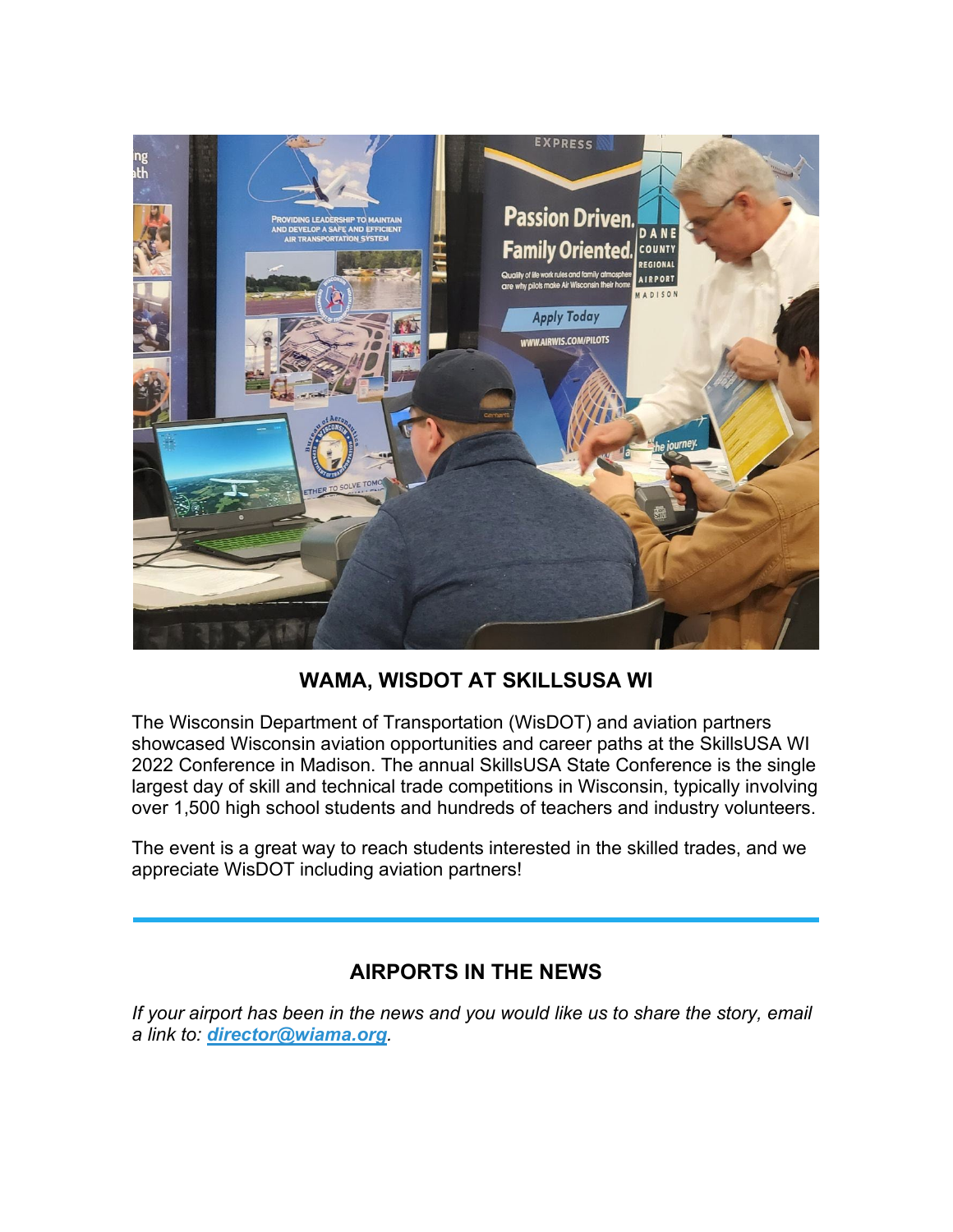**[Dane County sues firefighting foam makers over 'forever chemicals'](https://nam10.safelinks.protection.outlook.com/?url=https%3A%2F%2Fwiama.org%2FEmailTracker%2FLinkTracker.ashx%3FlinkAndRecipientCode%3DilegSQffsyhDn0k4zA9dS1MU%252b9psNwBdorS%252bLoArWIRl9uhCtIWDc%252bs2%252fXBcgX2dFnnr3gYPqSupmYJ6hiWnU5L3EG6j%252b65PAriHMI3e%252bKE%253d&data=05%7C01%7Cdebby.jackson%40tdawisconsin.org%7Ccb909728f539495826a808da3384d1e7%7Cae1001698e014bb0a191152e56cc2932%7C0%7C1%7C637878942814366252%7CUnknown%7CTWFpbGZsb3d8eyJWIjoiMC4wLjAwMDAiLCJQIjoiV2luMzIiLCJBTiI6Ik1haWwiLCJXVCI6Mn0%3D%7C3000%7C%7C%7C&sdata=miKGxiHgygACddTVymbe8%2BBSOmF5V95AEHL7JompND0%3D&reserved=0)  [contamination at Madison airport](https://nam10.safelinks.protection.outlook.com/?url=https%3A%2F%2Fwiama.org%2FEmailTracker%2FLinkTracker.ashx%3FlinkAndRecipientCode%3DilegSQffsyhDn0k4zA9dS1MU%252b9psNwBdorS%252bLoArWIRl9uhCtIWDc%252bs2%252fXBcgX2dFnnr3gYPqSupmYJ6hiWnU5L3EG6j%252b65PAriHMI3e%252bKE%253d&data=05%7C01%7Cdebby.jackson%40tdawisconsin.org%7Ccb909728f539495826a808da3384d1e7%7Cae1001698e014bb0a191152e56cc2932%7C0%7C1%7C637878942814366252%7CUnknown%7CTWFpbGZsb3d8eyJWIjoiMC4wLjAwMDAiLCJQIjoiV2luMzIiLCJBTiI6Ik1haWwiLCJXVCI6Mn0%3D%7C3000%7C%7C%7C&sdata=miKGxiHgygACddTVymbe8%2BBSOmF5V95AEHL7JompND0%3D&reserved=0)**, Milwaukee Journal Sentinel, May 4

**[Public invited to welcome home veterans on Never Forgotten Honor Flight](https://nam10.safelinks.protection.outlook.com/?url=https%3A%2F%2Fwiama.org%2FEmailTracker%2FLinkTracker.ashx%3FlinkAndRecipientCode%3DnWeTVidTBaoI1LVfV1%252bbNK1XD3Q7yzQiPYnzHsqwnB1lvKojSq2rmqN7qg4s9mnKYzNlv5jJgCzK35jVUW0YId1jcqWL7r1qpLfn6aVOKa4%253d&data=05%7C01%7Cdebby.jackson%40tdawisconsin.org%7Ccb909728f539495826a808da3384d1e7%7Cae1001698e014bb0a191152e56cc2932%7C0%7C1%7C637878942814366252%7CUnknown%7CTWFpbGZsb3d8eyJWIjoiMC4wLjAwMDAiLCJQIjoiV2luMzIiLCJBTiI6Ik1haWwiLCJXVCI6Mn0%3D%7C3000%7C%7C%7C&sdata=raRjcxoOzz3OhQXi8rdKKUpQ3jD7SVS4wl0ow4ju6a8%3D&reserved=0)**, WAOW-TV, May 2

**[Milwaukee Mitchell International Airport reports 59% traffic increases year](https://nam10.safelinks.protection.outlook.com/?url=https%3A%2F%2Fwiama.org%2FEmailTracker%2FLinkTracker.ashx%3FlinkAndRecipientCode%3DfA7QhVAP%252fViuQVuVZkMyaZ2kbKv9qFpBj46Crtb124BkoyfiK%252fdyCbgBaN%252bzwAbh8rW%252brVSMtA3IcqOboK72Kopji1SsiPMpvl0Y4nZtCHU%253d&data=05%7C01%7Cdebby.jackson%40tdawisconsin.org%7Ccb909728f539495826a808da3384d1e7%7Cae1001698e014bb0a191152e56cc2932%7C0%7C1%7C637878942814366252%7CUnknown%7CTWFpbGZsb3d8eyJWIjoiMC4wLjAwMDAiLCJQIjoiV2luMzIiLCJBTiI6Ik1haWwiLCJXVCI6Mn0%3D%7C3000%7C%7C%7C&sdata=dn1px%2FEIF8dO4yt89GmlI8BPBsXyMcHTMiXrjlgqv78%3D&reserved=0)[over-year in March](https://nam10.safelinks.protection.outlook.com/?url=https%3A%2F%2Fwiama.org%2FEmailTracker%2FLinkTracker.ashx%3FlinkAndRecipientCode%3DfA7QhVAP%252fViuQVuVZkMyaZ2kbKv9qFpBj46Crtb124BkoyfiK%252fdyCbgBaN%252bzwAbh8rW%252brVSMtA3IcqOboK72Kopji1SsiPMpvl0Y4nZtCHU%253d&data=05%7C01%7Cdebby.jackson%40tdawisconsin.org%7Ccb909728f539495826a808da3384d1e7%7Cae1001698e014bb0a191152e56cc2932%7C0%7C1%7C637878942814366252%7CUnknown%7CTWFpbGZsb3d8eyJWIjoiMC4wLjAwMDAiLCJQIjoiV2luMzIiLCJBTiI6Ik1haWwiLCJXVCI6Mn0%3D%7C3000%7C%7C%7C&sdata=dn1px%2FEIF8dO4yt89GmlI8BPBsXyMcHTMiXrjlgqv78%3D&reserved=0)**, WTMJ-TV, Apr. 28

**[Dane County Launches Airport Noise Study; First Update in 30 Years to](https://nam10.safelinks.protection.outlook.com/?url=https%3A%2F%2Fwiama.org%2FEmailTracker%2FLinkTracker.ashx%3FlinkAndRecipientCode%3DMGZqQpXUjfinjpFLJGpYmfaqYj2bz%252fY1GGN4mj2xudD4nN6CT6KSJJXske8dATTy4DCkiRCyskQPpW5VfJlOr%252b0t8Qh%252bn7E0vj3fCqYCQrM%253d&data=05%7C01%7Cdebby.jackson%40tdawisconsin.org%7Ccb909728f539495826a808da3384d1e7%7Cae1001698e014bb0a191152e56cc2932%7C0%7C1%7C637878942814366252%7CUnknown%7CTWFpbGZsb3d8eyJWIjoiMC4wLjAwMDAiLCJQIjoiV2luMzIiLCJBTiI6Ik1haWwiLCJXVCI6Mn0%3D%7C3000%7C%7C%7C&sdata=RUquZD4S5jCC695PKUpw3WsaD%2FAdN2h9nNHG65UGFzo%3D&reserved=0)  [Account For F-35 Jets](https://nam10.safelinks.protection.outlook.com/?url=https%3A%2F%2Fwiama.org%2FEmailTracker%2FLinkTracker.ashx%3FlinkAndRecipientCode%3DMGZqQpXUjfinjpFLJGpYmfaqYj2bz%252fY1GGN4mj2xudD4nN6CT6KSJJXske8dATTy4DCkiRCyskQPpW5VfJlOr%252b0t8Qh%252bn7E0vj3fCqYCQrM%253d&data=05%7C01%7Cdebby.jackson%40tdawisconsin.org%7Ccb909728f539495826a808da3384d1e7%7Cae1001698e014bb0a191152e56cc2932%7C0%7C1%7C637878942814366252%7CUnknown%7CTWFpbGZsb3d8eyJWIjoiMC4wLjAwMDAiLCJQIjoiV2luMzIiLCJBTiI6Ik1haWwiLCJXVCI6Mn0%3D%7C3000%7C%7C%7C&sdata=RUquZD4S5jCC695PKUpw3WsaD%2FAdN2h9nNHG65UGFzo%3D&reserved=0)**, AVIATIONPROS, Apr. 26

**[Old Glory Honor Flight returns to Appleton International](https://nam10.safelinks.protection.outlook.com/?url=https%3A%2F%2Fwiama.org%2FEmailTracker%2FLinkTracker.ashx%3FlinkAndRecipientCode%3DgLtAdIvGLJ%252f7Jj%252bvKQyzNth5yxZYNvqzYigfJ4%252fQDphIwxrsOBGr%252bMcDujZY%252b1FE9s4LLbR4VPaY5WMNYRNd8n8wxnVWgqKa%252bH237CEtIRM%253d&data=05%7C01%7Cdebby.jackson%40tdawisconsin.org%7Ccb909728f539495826a808da3384d1e7%7Cae1001698e014bb0a191152e56cc2932%7C0%7C1%7C637878942814366252%7CUnknown%7CTWFpbGZsb3d8eyJWIjoiMC4wLjAwMDAiLCJQIjoiV2luMzIiLCJBTiI6Ik1haWwiLCJXVCI6Mn0%3D%7C3000%7C%7C%7C&sdata=Tk24OoHFbM1NgiUJcpBaZulIAcyayT9PUWRrWBvB%2Bh4%3D&reserved=0)**, WFV-TV, Apr. 26

**[Appleton Airport Welcomes Record Number of Travelers in March](https://nam10.safelinks.protection.outlook.com/?url=https%3A%2F%2Fwiama.org%2FEmailTracker%2FLinkTracker.ashx%3FlinkAndRecipientCode%3D8UKXeKWhBtS6bNorwydswyMolxk8Xey8NKONOCbVEoJaXo5b4gsuYEFDkQqpdjBp9KWgj8dujvW3jjTCraTB15nZrDpJjQFsshJW2koo9dg%253d&data=05%7C01%7Cdebby.jackson%40tdawisconsin.org%7Ccb909728f539495826a808da3384d1e7%7Cae1001698e014bb0a191152e56cc2932%7C0%7C1%7C637878942814366252%7CUnknown%7CTWFpbGZsb3d8eyJWIjoiMC4wLjAwMDAiLCJQIjoiV2luMzIiLCJBTiI6Ik1haWwiLCJXVCI6Mn0%3D%7C3000%7C%7C%7C&sdata=xXWclZGDP7RVFrhqwRgXEtjQ7SyHhpUWqSj6Bv8ML4I%3D&reserved=0)**, AVIATIONPROS, Apr. 22

**Badger Honor Flight [returns after two-year hiatus](https://nam10.safelinks.protection.outlook.com/?url=https%3A%2F%2Fwiama.org%2FEmailTracker%2FLinkTracker.ashx%3FlinkAndRecipientCode%3DdrK8HctcBcAE85lVaIUnGBjrZZooaoyetPXAHh0YVbgcYW3WD9pLcgC3xsy6YhVfzrah7xBRVv8W11idgL%252bI%252fvIlFVIyWAlam8%252bOrIUaQq8%253d&data=05%7C01%7Cdebby.jackson%40tdawisconsin.org%7Ccb909728f539495826a808da3384d1e7%7Cae1001698e014bb0a191152e56cc2932%7C0%7C1%7C637878942814366252%7CUnknown%7CTWFpbGZsb3d8eyJWIjoiMC4wLjAwMDAiLCJQIjoiV2luMzIiLCJBTiI6Ik1haWwiLCJXVCI6Mn0%3D%7C3000%7C%7C%7C&sdata=XZKO1fWMZUKz5QyFM4Xt5MkWR65VKLhxR2OsMMBQ5Bg%3D&reserved=0)**, WMTV-TV, Apr. 21

**[La Crosse Regional Airport on masks: 'Wear one or not, it's cool with us'](https://nam10.safelinks.protection.outlook.com/?url=https%3A%2F%2Fwiama.org%2FEmailTracker%2FLinkTracker.ashx%3FlinkAndRecipientCode%3DuKLhownp40c54AEj%252fMUKx%252ffPoAspZXDAmuyUpc%252bv86bIG9OoYgdcLTEp8v3sAIhXu2cwoon77bwfTRhgk8AGXVcRrtLF9PiPcxTuVnh%252fGXk%253d&data=05%7C01%7Cdebby.jackson%40tdawisconsin.org%7Ccb909728f539495826a808da3384d1e7%7Cae1001698e014bb0a191152e56cc2932%7C0%7C1%7C637878942814522486%7CUnknown%7CTWFpbGZsb3d8eyJWIjoiMC4wLjAwMDAiLCJQIjoiV2luMzIiLCJBTiI6Ik1haWwiLCJXVCI6Mn0%3D%7C3000%7C%7C%7C&sdata=Uft04txM98zFbc0m2g09E2%2FPVT61asdbLLxd9IHIN2M%3D&reserved=0)**, WXOW-TV, Apr. 19

**[Chippewa Valley Airport considers petition for state funding](https://nam10.safelinks.protection.outlook.com/?url=https%3A%2F%2Fwiama.org%2FEmailTracker%2FLinkTracker.ashx%3FlinkAndRecipientCode%3DfFRCJu%252fy56gWE7F38AOQUiGlUOH%252b%252bIRz1OPq5kzY09QGQvJ9mTawOCs1oMdXcF2m2W%252b3jDv4ukFStFRCa2ya9P48KvryIUKeErQetWmpssY%253d&data=05%7C01%7Cdebby.jackson%40tdawisconsin.org%7Ccb909728f539495826a808da3384d1e7%7Cae1001698e014bb0a191152e56cc2932%7C0%7C1%7C637878942814522486%7CUnknown%7CTWFpbGZsb3d8eyJWIjoiMC4wLjAwMDAiLCJQIjoiV2luMzIiLCJBTiI6Ik1haWwiLCJXVCI6Mn0%3D%7C3000%7C%7C%7C&sdata=84IOVCYLZRskMONPfZSK4N6XUBdPy5T%2FdsB%2BdouFLJc%3D&reserved=0)**, WQOW-TV, Apr. 18

**[Griggs departs from Airport Manager role](https://nam10.safelinks.protection.outlook.com/?url=https%3A%2F%2Fwiama.org%2FEmailTracker%2FLinkTracker.ashx%3FlinkAndRecipientCode%3D52rcUEYJhZS6%252fUcL95hagVWSZPHYjerwbDAy5VqiQQS4%252brDxBrbIIAV8hjVDUpkKLmdFKJQ4PMp2ObRhXtgi4B6WGczslIY1xCOeU79SPmQ%253d&data=05%7C01%7Cdebby.jackson%40tdawisconsin.org%7Ccb909728f539495826a808da3384d1e7%7Cae1001698e014bb0a191152e56cc2932%7C0%7C1%7C637878942814522486%7CUnknown%7CTWFpbGZsb3d8eyJWIjoiMC4wLjAwMDAiLCJQIjoiV2luMzIiLCJBTiI6Ik1haWwiLCJXVCI6Mn0%3D%7C3000%7C%7C%7C&sdata=lhuSdy5D6M5fnnI8dLLldJl%2BiKQXj9Ij%2FeDb7pxgcOU%3D&reserved=0)**, Amery Free Press, Apr. 16

**[Oshkosh's Wittman Airport to Build 'first eVTOL Vertiport in the Americas'](https://nam10.safelinks.protection.outlook.com/?url=https%3A%2F%2Fwiama.org%2FEmailTracker%2FLinkTracker.ashx%3FlinkAndRecipientCode%3D1EE6Q6lfIH1YfTnTcU%252bSOEvFQuDqejlt8JcSJF3dtERN1YSeUi9vYhmxd2hDszQRt%252bGEL2OthOro61kob0Dxg9pnLND8%252bLUlIIBLTyYEI0E%253d&data=05%7C01%7Cdebby.jackson%40tdawisconsin.org%7Ccb909728f539495826a808da3384d1e7%7Cae1001698e014bb0a191152e56cc2932%7C0%7C1%7C637878942814522486%7CUnknown%7CTWFpbGZsb3d8eyJWIjoiMC4wLjAwMDAiLCJQIjoiV2luMzIiLCJBTiI6Ik1haWwiLCJXVCI6Mn0%3D%7C3000%7C%7C%7C&sdata=BHJnwf4f3PNHCENlKbDb08G2AEqloq6MfbhtFKfwCB4%3D&reserved=0)**, FLYING Magazine, Apr. 8

**[Central Wisconsin Airport hopes to attract another carrier](https://nam10.safelinks.protection.outlook.com/?url=https%3A%2F%2Fwiama.org%2FEmailTracker%2FLinkTracker.ashx%3FlinkAndRecipientCode%3D7SV9OtXj0pmcduEDk%252bPmr%252bhyBuAQdEBL7QvlB9dSuqaFu9sBORqjZYfTGWO9gD6g029jtbx%252fPDEcUpzZ89ViosdtP%252b4E98YdZYOQ2SG5Kw4%253d&data=05%7C01%7Cdebby.jackson%40tdawisconsin.org%7Ccb909728f539495826a808da3384d1e7%7Cae1001698e014bb0a191152e56cc2932%7C0%7C1%7C637878942814522486%7CUnknown%7CTWFpbGZsb3d8eyJWIjoiMC4wLjAwMDAiLCJQIjoiV2luMzIiLCJBTiI6Ik1haWwiLCJXVCI6Mn0%3D%7C3000%7C%7C%7C&sdata=cY%2BNgnwgiYFquf6DjvY9FQKgXfV%2B02BFIeeBuDtWKFw%3D&reserved=0)**, WXPR public radio, Mar. 18

**[From fuelers to pilots, women fill key roles in aviation jobs](https://nam10.safelinks.protection.outlook.com/?url=https%3A%2F%2Fwiama.org%2FEmailTracker%2FLinkTracker.ashx%3FlinkAndRecipientCode%3DaLQ0rzPMjH3yNv2Hzjoxkdw9fqYsTecas0Ah%252fWg15MDK2p0EkjRhsP59atPFgdzEm3vVz3aHXl2mB4D2TymsDEMpirQ1UJNNKT24B9ckWz0%253d&data=05%7C01%7Cdebby.jackson%40tdawisconsin.org%7Ccb909728f539495826a808da3384d1e7%7Cae1001698e014bb0a191152e56cc2932%7C0%7C1%7C637878942814522486%7CUnknown%7CTWFpbGZsb3d8eyJWIjoiMC4wLjAwMDAiLCJQIjoiV2luMzIiLCJBTiI6Ik1haWwiLCJXVCI6Mn0%3D%7C3000%7C%7C%7C&sdata=jXp6fi%2BFmFfmmdKItEmgUxYxFeRg%2Bz%2Bt%2FDv3XKi6HWM%3D&reserved=0)**, Spectrum News 1, Mar. 16

**[Students seeing success in Horlick High School's aviation program](https://nam10.safelinks.protection.outlook.com/?url=https%3A%2F%2Fwiama.org%2FEmailTracker%2FLinkTracker.ashx%3FlinkAndRecipientCode%3DfuUZTbtRRGJRUCI%252bjq8vUKwmxZFTrHsFKsvAvMX0Xs6Ov6Ubz7MEQs8oP%252fIXahwq80vYGRBYIShpHeqyZfMtBIh3gm%252bb77KI0TFlrdyQIGs%253d&data=05%7C01%7Cdebby.jackson%40tdawisconsin.org%7Ccb909728f539495826a808da3384d1e7%7Cae1001698e014bb0a191152e56cc2932%7C0%7C1%7C637878942814522486%7CUnknown%7CTWFpbGZsb3d8eyJWIjoiMC4wLjAwMDAiLCJQIjoiV2luMzIiLCJBTiI6Ik1haWwiLCJXVCI6Mn0%3D%7C3000%7C%7C%7C&sdata=qoKpHaFTlC5CeQYfL4SU4JA7y9GE7d9xdeBVqNJ%2BJ5k%3D&reserved=0)**, Spectrum News 1, Mar. 14

> Wisconsin Airport Management Association 3800 Starr Ave. Eau Claire, WI 54703